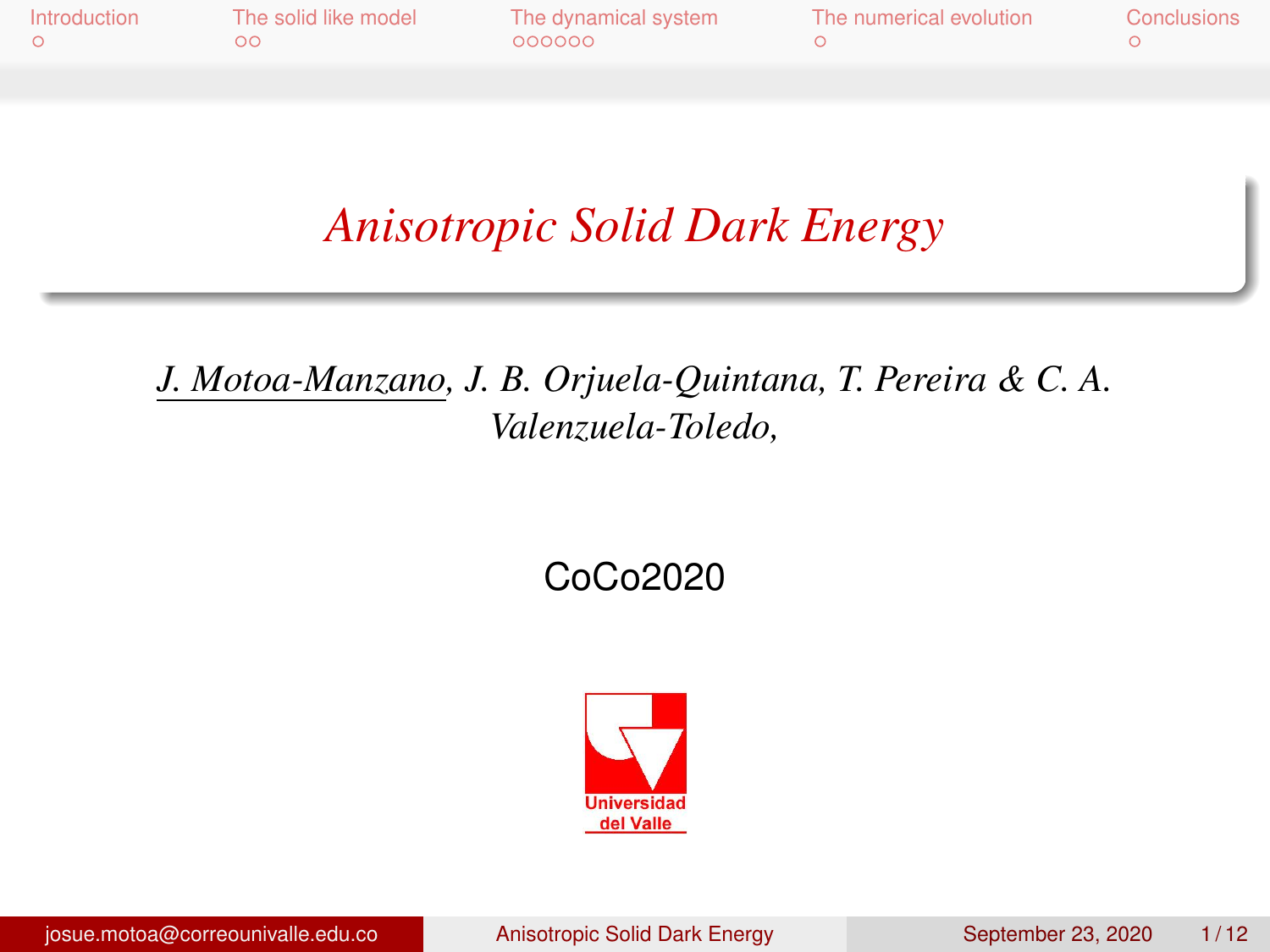<span id="page-1-0"></span>

| Introduction | The solid like model | The dynamical system | The numerical evolution | Conclusions |
|--------------|----------------------|----------------------|-------------------------|-------------|
|              | ററ                   | looppo               |                         |             |
|              |                      |                      |                         |             |

## **Motivations**

- CMB and LSS observations allow the existence of anomalies.
- Anomalies in the peculiar velocities, LQG, anisotropy in the cosmic expansion rate.
- Nature of Dark energy.



#### arXiv:1401.5044

josue.motoa@correounivalle.edu.co [Anisotropic Solid Dark Energy](#page-0-0) September 23, 2020 2/12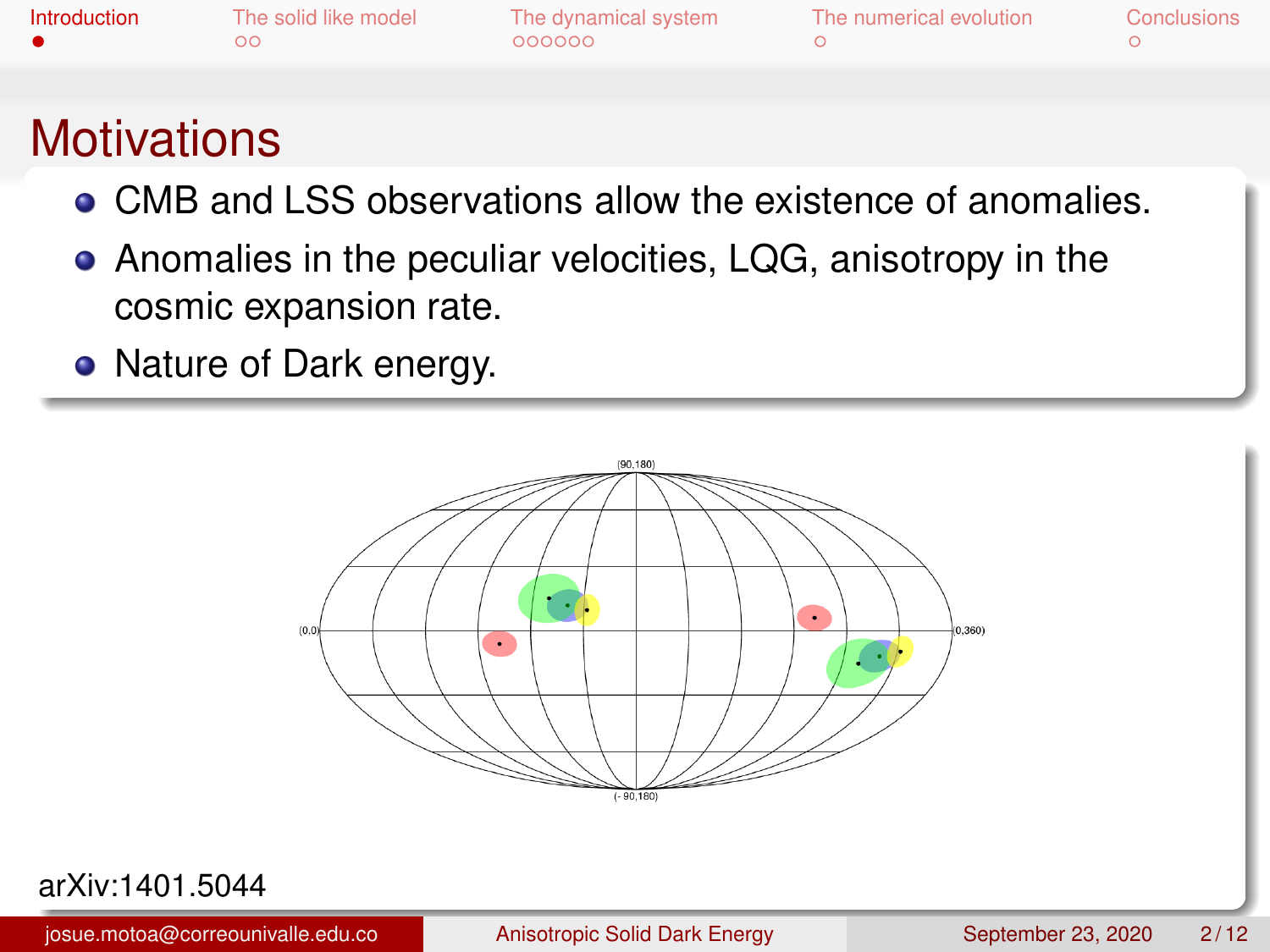<span id="page-2-0"></span>

| Introduction | The solid like model | The dynamical system | The numerical evolution | Conclusions |
|--------------|----------------------|----------------------|-------------------------|-------------|
|              |                      | 000000               |                         |             |

## The solid like model

The standard homogeneous scalar field

 $\langle \phi \rangle \equiv \phi(t)$ 

The broken symmetry

 $\phi'(t') \to \phi(t) + \tau$ 

#### The solid like model

$$
\langle \phi^I \rangle \equiv c_I x^I.
$$

### The broken symmetries

$$
\begin{aligned} \phi'^I &\rightarrow \phi^I + a^I, \\ \phi'^I &\rightarrow \sum_J O^I_J \phi^J. \end{aligned}
$$

#### arXiv:0705.1167, arXiv:1210.0569

josue.motoa@correounivalle.edu.co [Anisotropic Solid Dark Energy](#page-0-0) September 23, 2020 3/12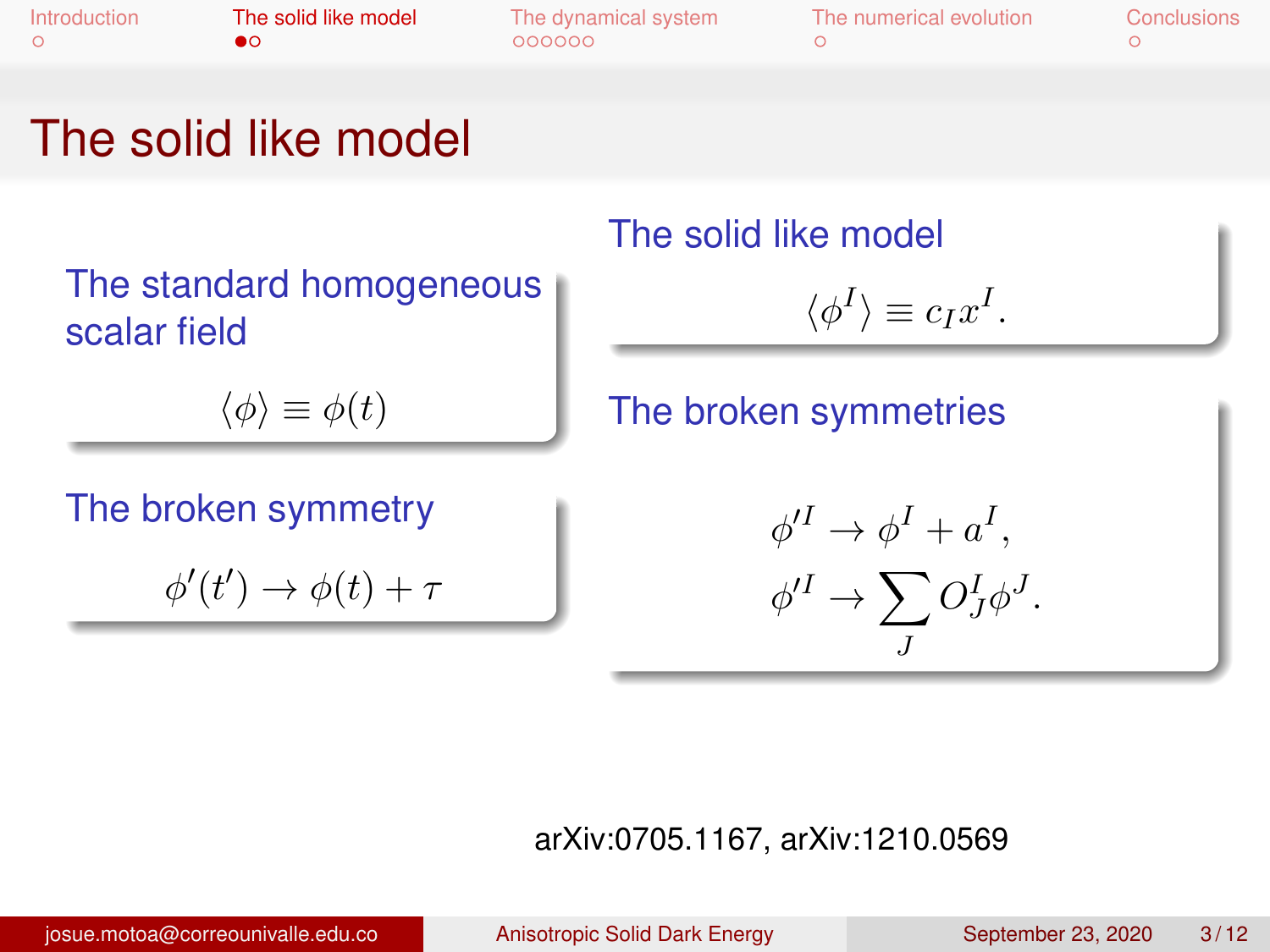| Introduction | The solid like model | The dynamical system | The numerical evolution | Conclusions |
|--------------|----------------------|----------------------|-------------------------|-------------|
|              | െ                    | 000000               |                         |             |
|              |                      |                      |                         |             |

## The model

The action

$$
S = \int \mathrm{d}^4 x \sqrt{-g} \left[ \frac{m_{\mathsf{P}}^2}{2} R - \sum_{I} F^{I} \left( \Phi^{I} \right) + \mathcal{L}_r + \mathcal{L}_m \right], I = 1, 2, 3.
$$

#### The Bianchi-I metric

$$
ds^2 = - \mathrm{d}t^2 + a^2(t) \left( e^{2 \beta_1(t)} \mathrm{d}x^2 + e^{2 \beta_2(t)} \mathrm{d}y^2 + e^{2 \beta_3(t)} \mathrm{d}z^2 \right) \,,
$$

The building blocks

# $\Phi^I = g^{\mu\nu}\nabla_\mu \phi^I \nabla_\nu \phi^I = g^{II}\,,$

### The restriction

$$
\sum_I \beta_I(t) = 0 \,,
$$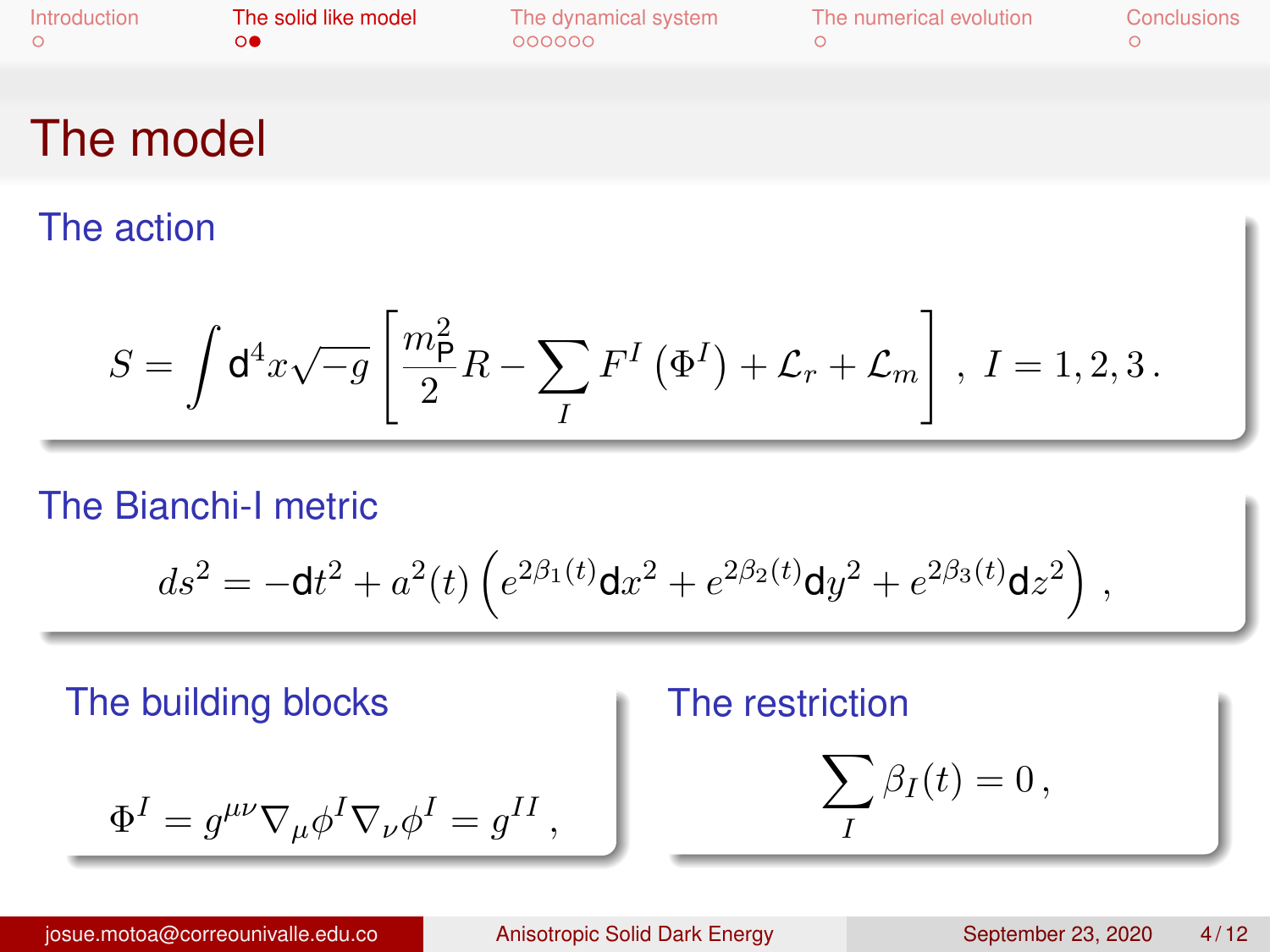<span id="page-4-0"></span>

| Introduction |  |  |
|--------------|--|--|
|              |  |  |

[Introduction](#page-1-0) [The solid like model](#page-2-0) [The dynamical system](#page-4-0) [The numerical evolution](#page-10-0) [Conclusions](#page-11-0)

## The axi-symmetric Bianchi-I metric

The anisotropy parameters

$$
\beta_1(t) \equiv -2\sigma(t),
$$
  
\n
$$
\beta_2(t) = \beta_3(t) = \sigma(t),
$$

The solid lagrangian

$$
\sum_{I} F^{I} (\Phi^{I}) = F^{1} (\Phi^{1}) + 2F^{2} (\Phi^{2}),
$$

The field equations

$$
3 m_{\rm P}^2 H^2 = F^1 + 2F^2 + \rho_m + \rho_r + 3 m_P^2 \dot{\sigma}^2,
$$
  

$$
-2 m_{\rm P}^2 \dot{H} = \frac{2}{3} \Phi^1 F_{\Phi}^1 + \frac{4}{3} \Phi^2 F_{\Phi}^2 + \rho_m + \frac{4}{3} \rho_r + 6 m_{\rm P}^2 \dot{\sigma}^2,
$$
  

$$
m_{\rm P}^2 \ddot{\sigma} + 3 m_{\rm P}^2 H \dot{\sigma} = \frac{2}{3} (\Phi^2 F_{\Phi}^2 - \Phi^1 F_{\Phi}^1).
$$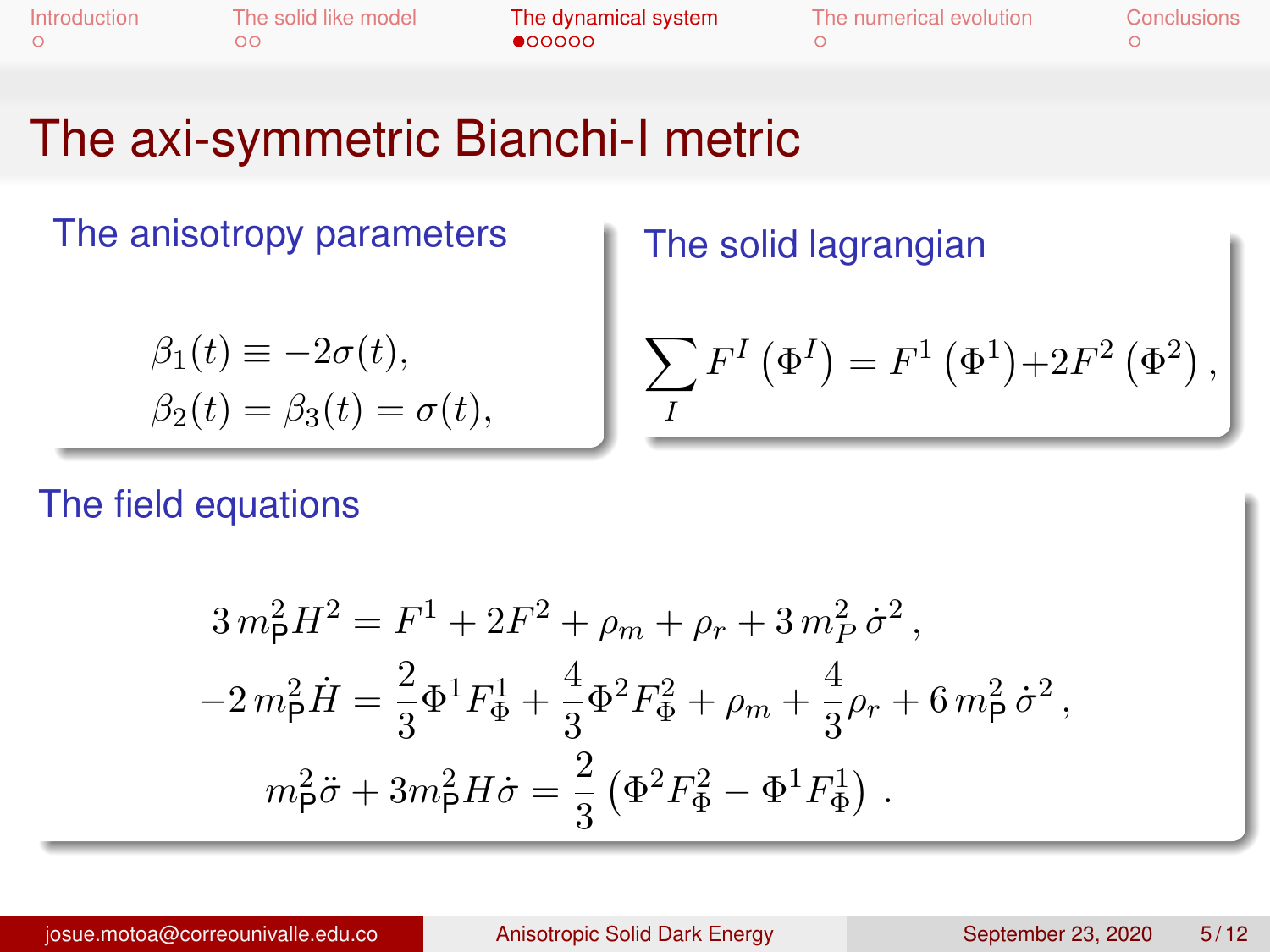| Introduction | The solid like model | The dynamical system | The numerical evolution | Conclusions |
|--------------|----------------------|----------------------|-------------------------|-------------|
|              | ററ                   | 000000               |                         |             |

### The autonomous system

The variables of the system

$$
f_1^2 \equiv \frac{F^1}{3m_{\rm P}^2 H^2} \,, \quad f_2^2 \equiv \frac{F^2}{3m_{\rm P}^2 H^2} \,, \quad \Sigma \equiv \frac{\dot{\sigma}}{H} \,, \quad \Omega_m \equiv \frac{\rho_m}{3m_{\rm P}^2 H^2} \,, \quad \Omega_r \equiv \frac{\rho_r}{3m_{\rm P}^2 H^2} \,.
$$

#### The constraint in the variables

$$
f_1^2 + 2f_2^2 + \Sigma^2 + \Omega_r + \Omega_m = 1.
$$

#### The model assumed

$$
F^1 \propto (\Phi^1)^n , F^2 \propto (\Phi^2)^m .
$$

#### The EoS of DE

$$
w_{\text{DE}} = -1 + \frac{2}{3} \frac{n f_1^2 + 2m f_2^2 + 3\Sigma^2}{(f_1^2 + 2f_2^2 + \Sigma^2)}
$$

.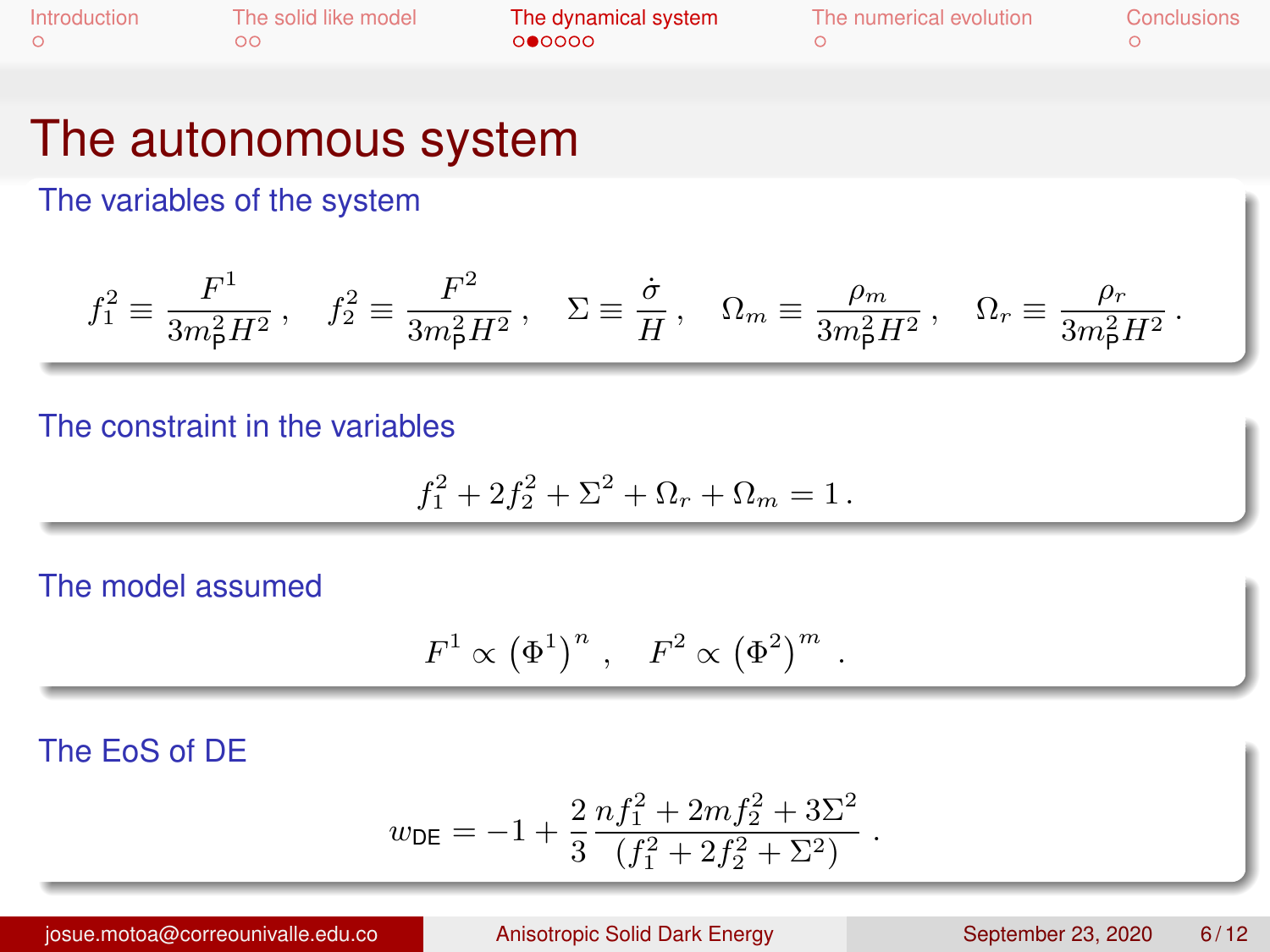| Introduction | The solid like model<br>ററ | The dynamical system<br>000000 | The numerical evolution | Conclusions |
|--------------|----------------------------|--------------------------------|-------------------------|-------------|
|--------------|----------------------------|--------------------------------|-------------------------|-------------|

### The autonomous system

#### The deceleration parameter

$$
q \equiv -\ddot{a}a/\dot{a}^2 = \frac{1}{2} \left[ 1 + (2n - 3)f_1^2 + 2(2m - 3)f_2^2 + \Omega_r + 3\Sigma^2 \right],
$$

#### The autonomous system

$$
f'_1 = f_1 [q + 1 - n (1 - 2\Sigma)],
$$
  
\n
$$
f'_2 = f_2 [q + 1 - m (1 + \Sigma)],
$$
  
\n
$$
\Sigma' = \Sigma (q - 2) + 2 (m f_2^2 - n f_1^2),
$$
  
\n
$$
\Omega'_r = 2\Omega_r (q - 1),
$$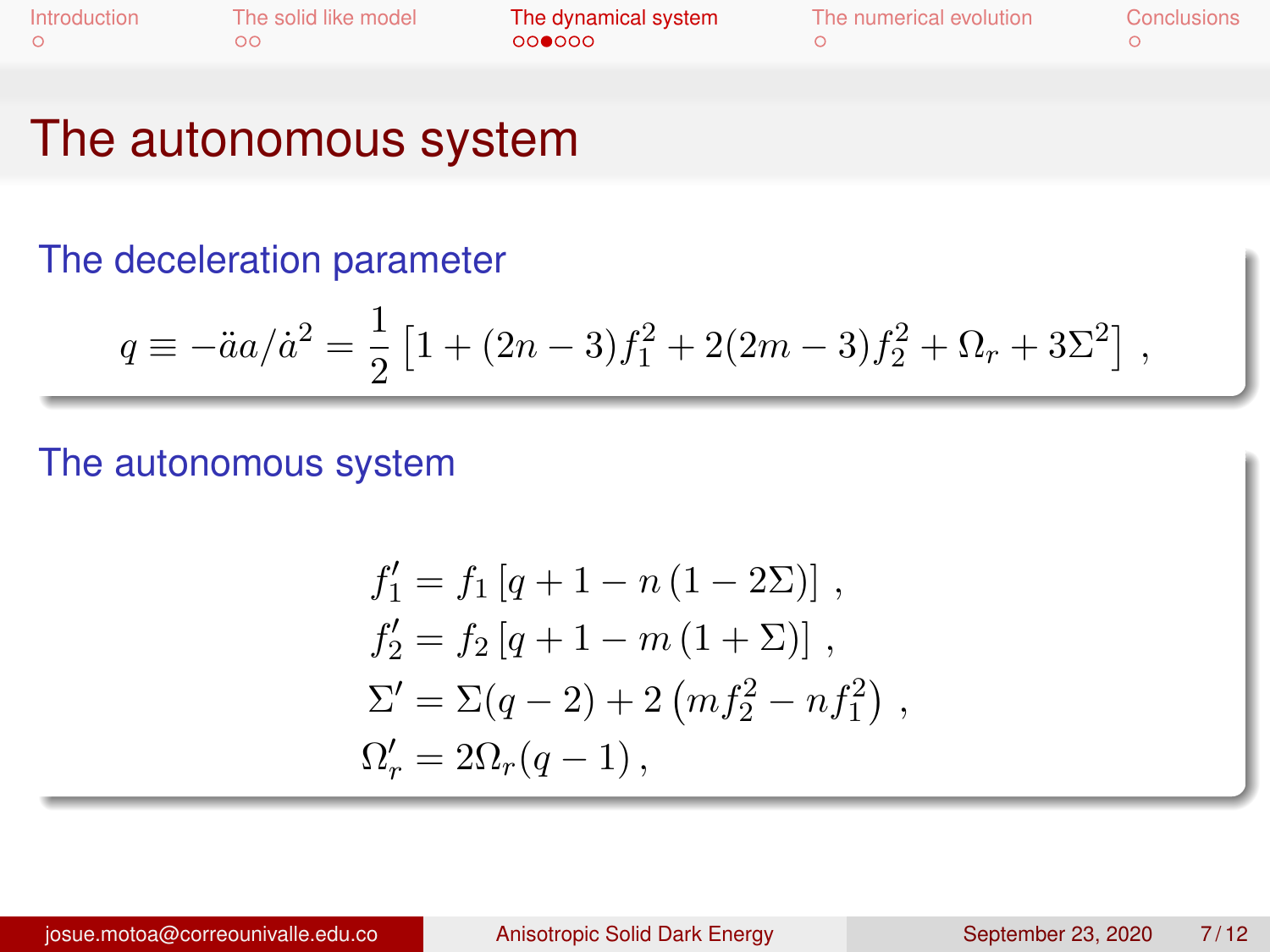| Introduction |  |
|--------------|--|
| $\Omega$     |  |

[Introduction](#page-1-0) [The solid like model](#page-2-0) [The dynamical system](#page-4-0) [The numerical evolution](#page-10-0) [Conclusions](#page-11-0)

## The fixed points

### The relevant radiation and matter fixed points

- $(R-1)$  isotropic radiation domination:  $\Omega_r=1, w_{eff}=\frac{1}{3}$  $\frac{1}{3}$ .
- $(M 1)$  isotropic matter domination:  $\Omega_m = 1, w_{eff} = 0$ .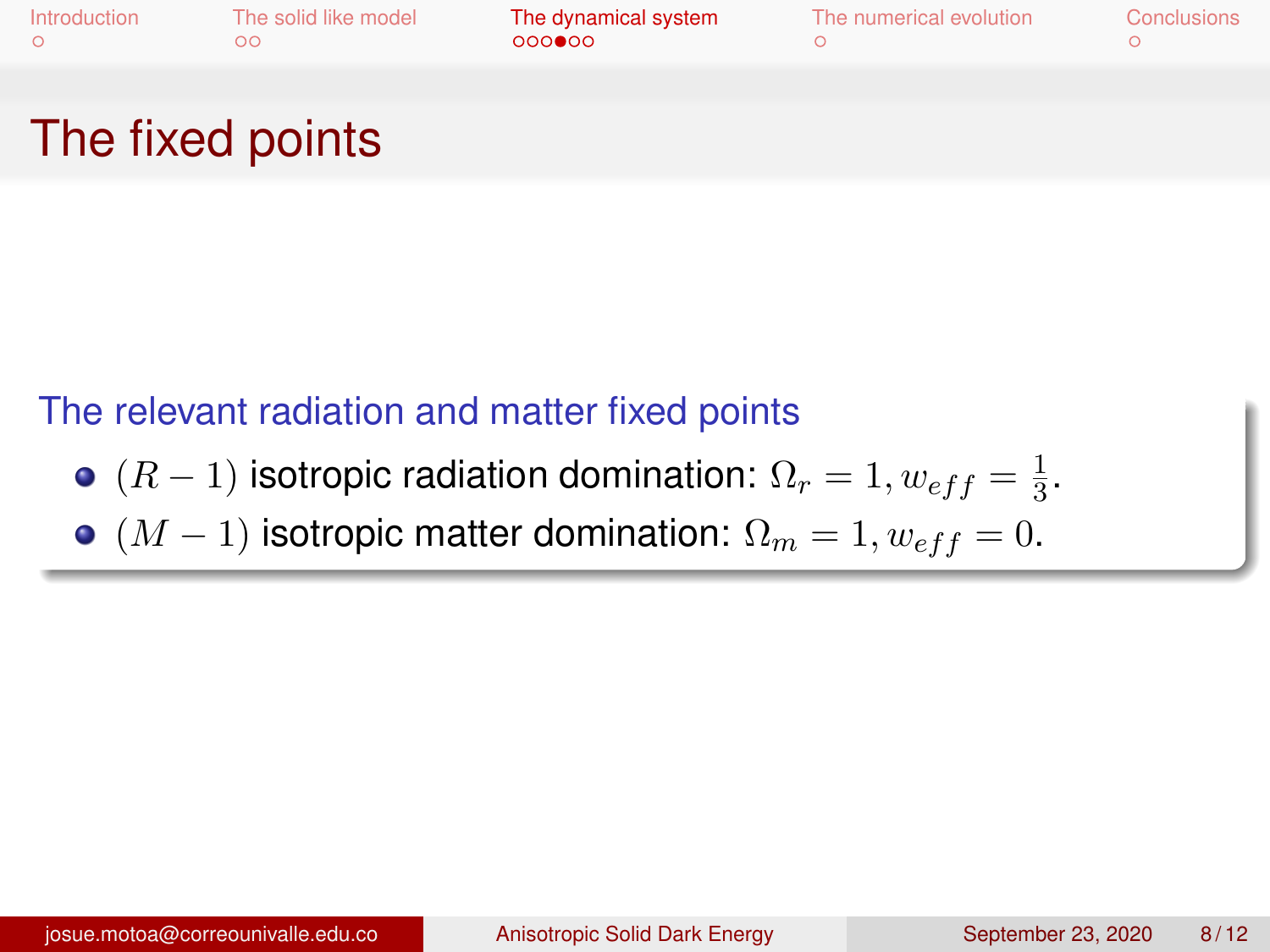| Introduction | The solid like model | The dynamical system | The numerical evolution | Conclusions |
|--------------|----------------------|----------------------|-------------------------|-------------|
|              |                      | 000000               |                         |             |

## The fixed points

### The relevant DE fixed points

\n- \n (DE - 1) anisotropic DE sourceed by 
$$
f^1
$$
:\n 
$$
f_1 = \frac{\sqrt{3(n+3)(1-n)}}{3-n}, \Sigma = \frac{2n}{n-3}, w_{eff} = -1 + \frac{2n(3+n)(1-n) + 8n^2}{(3-n)^2}.
$$
\n
\n- \n (DE - 2) anisotropic DE sourceed by  $f^2$ :\n 
$$
f_2 = \frac{\sqrt{3(3/2-m)}}{3-m}, \Sigma = \frac{m}{m-3}, w_{eff} = -1 + \frac{2m}{3-m}.
$$
\n
\n- \n (DE - 3) anisotropic DE sourceed by  $f^1$  and  $f^2$ :\n 
$$
f_1 = \frac{\sqrt{3(m-n+mn)}}{m+2n}, f_2 = \frac{\sqrt{3(n^2+mn-m+n)}}{\sqrt{2}(m+2n)}, \Sigma = \frac{n-m}{m+2n}, w_{eff} = -1 + \frac{2mn}{m+2n}.
$$
\n
\n

josue.motoa@correounivalle.edu.co [Anisotropic Solid Dark Energy](#page-0-0) September 23, 2020 9/12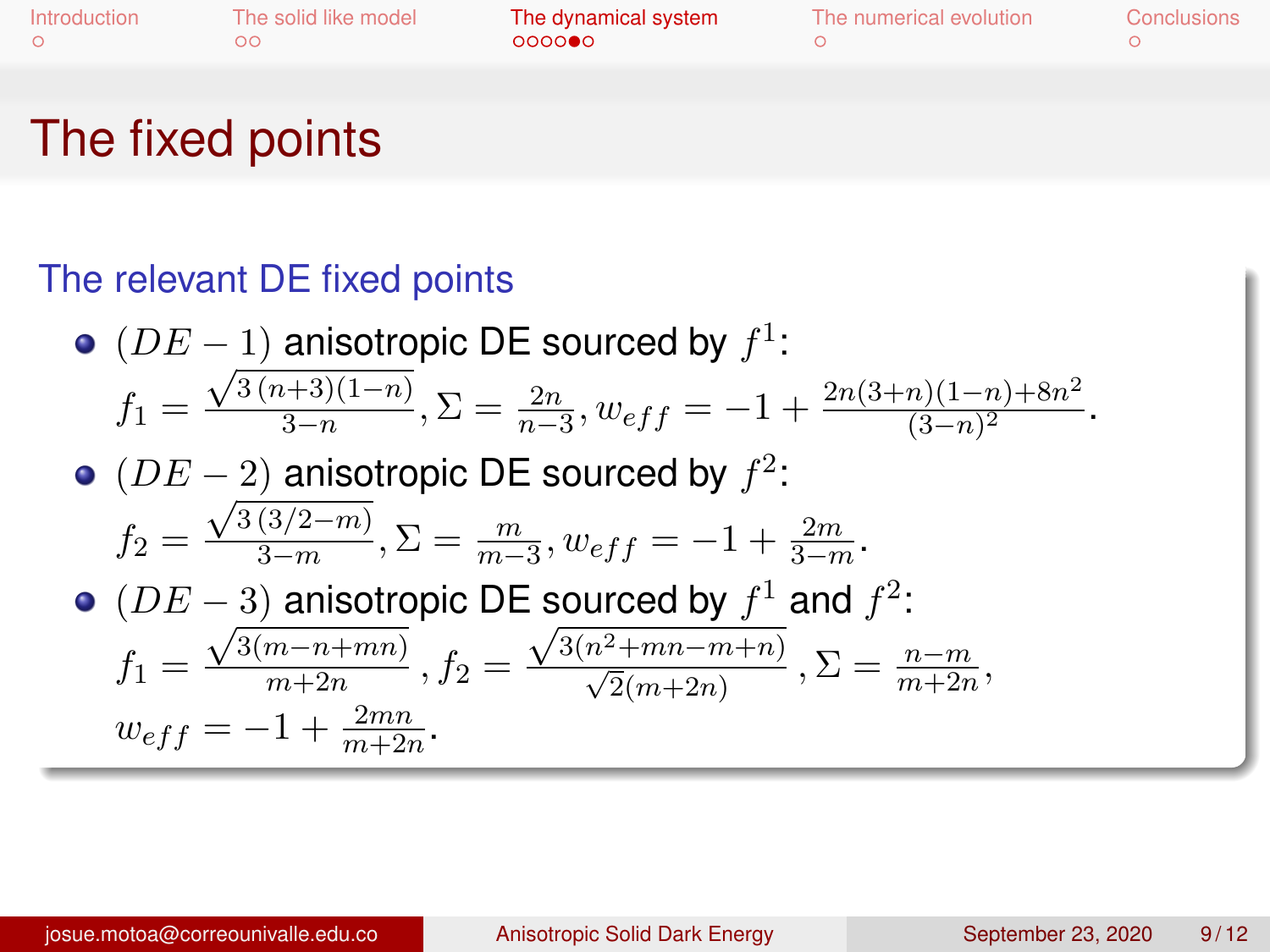| Introduction | The solid like model<br>ററ | The dynamical system<br>00000 | The numerical evolution | <b>Conclusions</b> |
|--------------|----------------------------|-------------------------------|-------------------------|--------------------|
|--------------|----------------------------|-------------------------------|-------------------------|--------------------|

### **Existence and stability conditions**

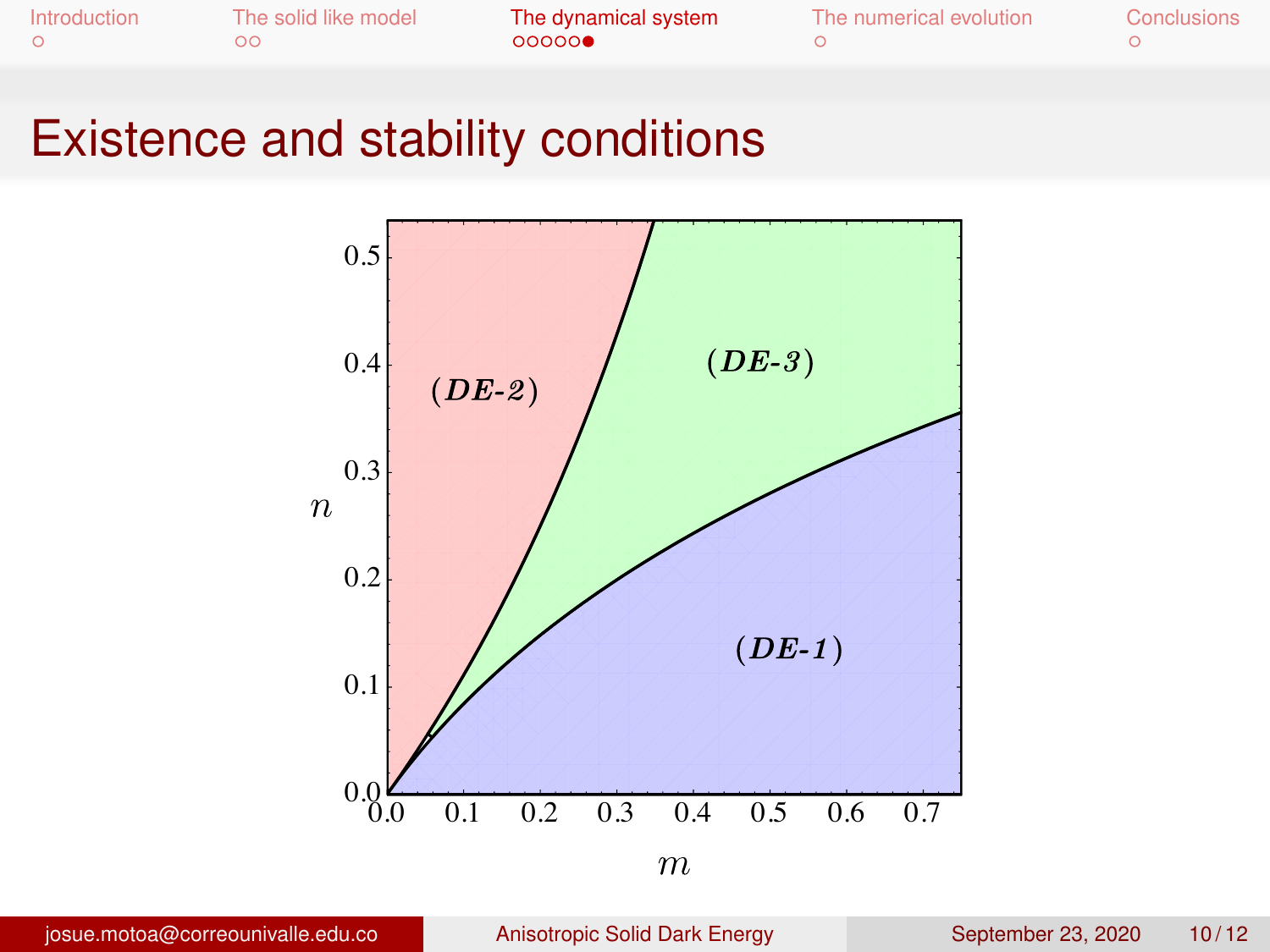<span id="page-10-0"></span>

| <b>ntroduction</b> | The solid like model | The dynamical system | The numerical evolution | Conclusions |
|--------------------|----------------------|----------------------|-------------------------|-------------|
|                    | ററ                   | 000000               |                         |             |

### The numerical evolution

The initial conditions

$$
\Omega_{r_i}=0.99995\,,\quad f_{1_i}=10^{-14}\,,\quad f_{2_i}=10^{-14}\,,\quad \Sigma_i=0\,,
$$



#### The shear evolution



josue.motoa@correounivalle.edu.co

Anisotropic Solid Dark Energy